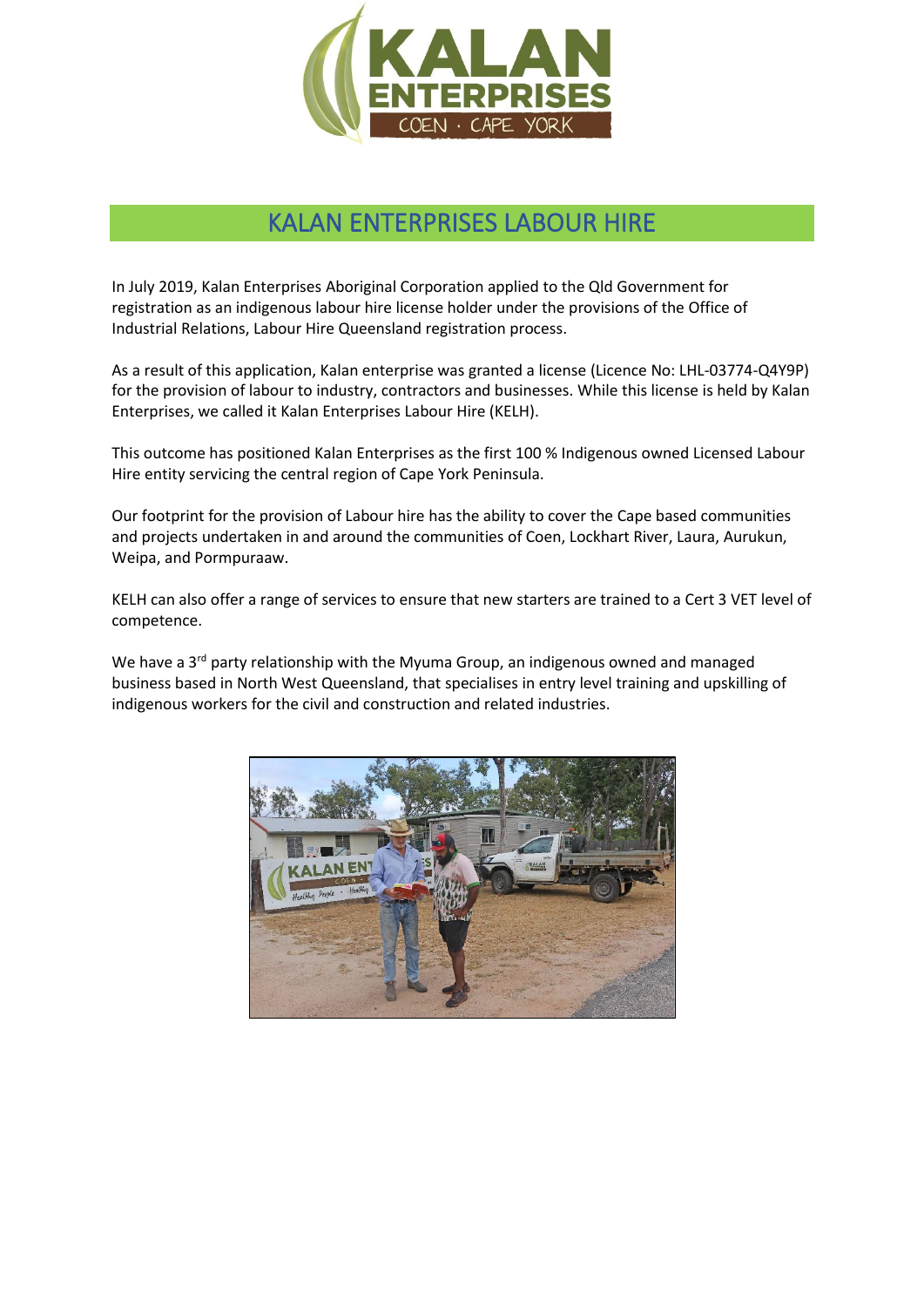

#### PURPOSE

Every employment opportunity gained by a local indigenous person plays an important role in contributing to the day to day costs of living. If these opportunities can increase to the point of providing a regular stream of income, this then translates to improved family wellbeing and personal self-esteem.

Through KELH, we aim to build business networks and we strive to attract jobs for local indigenous people and make a positive contribution to the social stability and building healthier communities in our region.

Being an indigenous specific labour hire company, Kalan Enterprises Labour Hire (KELH) provides a unique service to government agencies and private contractors who are seeking to engage local indigenous people in their business or projects in central Cape York.

#### KALAN LABOUR HIRE CAN SUPPORT YOUR ORGANISATION

Kalan has the capability of providing local indigenous labour hire on projects between Laura and Weipa.

Kalan offers;

- a stable support network for candidates
- A comprehensive onboarding process including fit for work requirement that equips candidates for placement into industry
- Labour hire candidates that are connected to country in Cape York
- A professional administrative environment that supports workers and clients in meeting their business needs
- A workforce management system that ensures candidates are work ready

#### KALAN ENTERPRISES LABOUR HIRE CLIENTS

Kalan has placed local indigenous labour into a wide variety of projects to support all manner of industries and projects located in the wider region.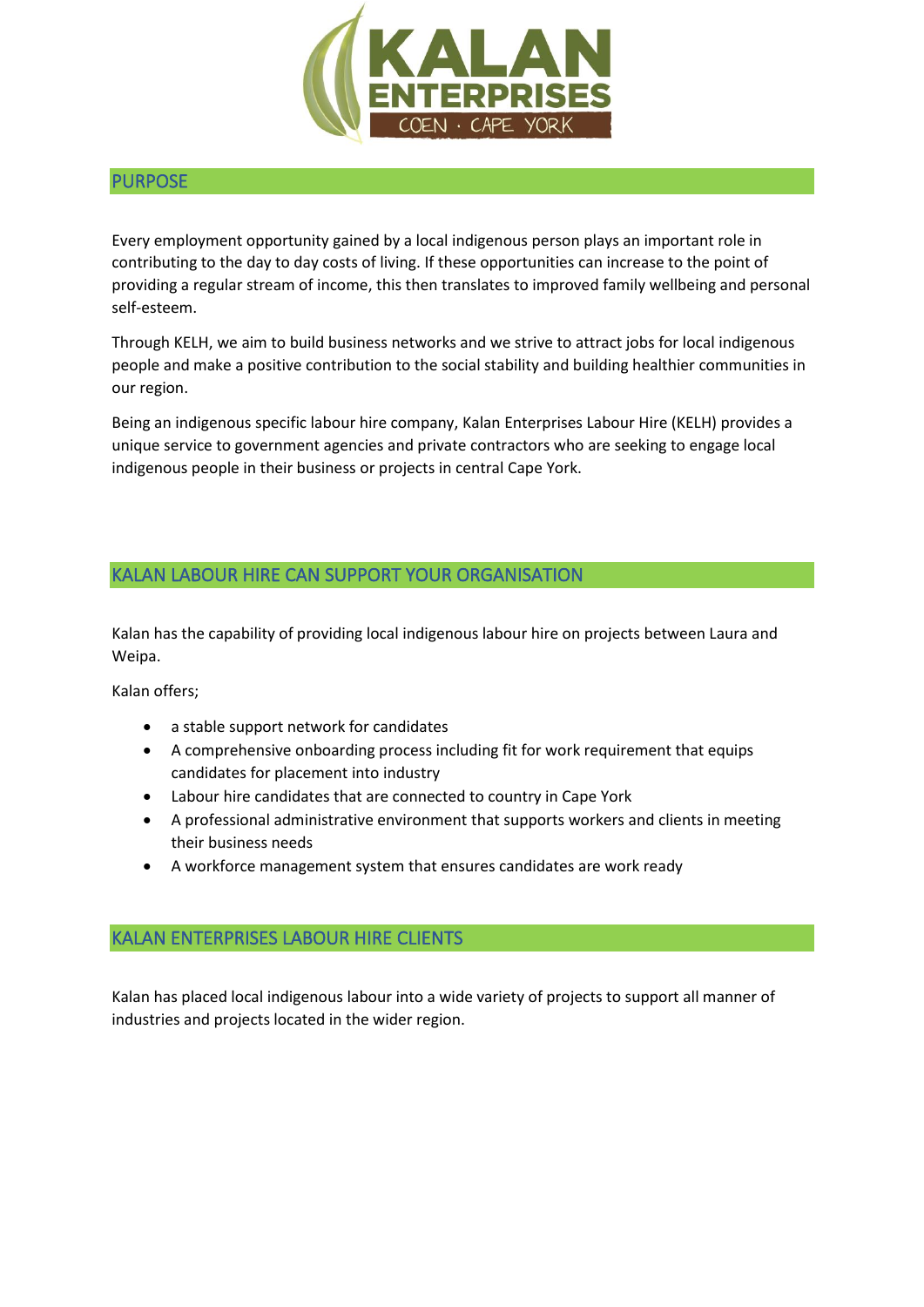

## **RoadTek**

- Road side slashing
- Labour for erecting of road boundary Fencing
- Plant operators for construction of lookout project at Mein Deviation
- "Spotters" for machinery clearing and vegetation preservation
- Maintenance workers for PDR general maintenance
- Heavy Machinery operators (Heavy Loader, excavators, rollers, backhoe)
- Truck drivers



# **Department of Transport and Main Roads**

- Provision of Cultural Heritage monitors
- Provision of TOs to resource the undertaking of CH surveys surveys/clearances

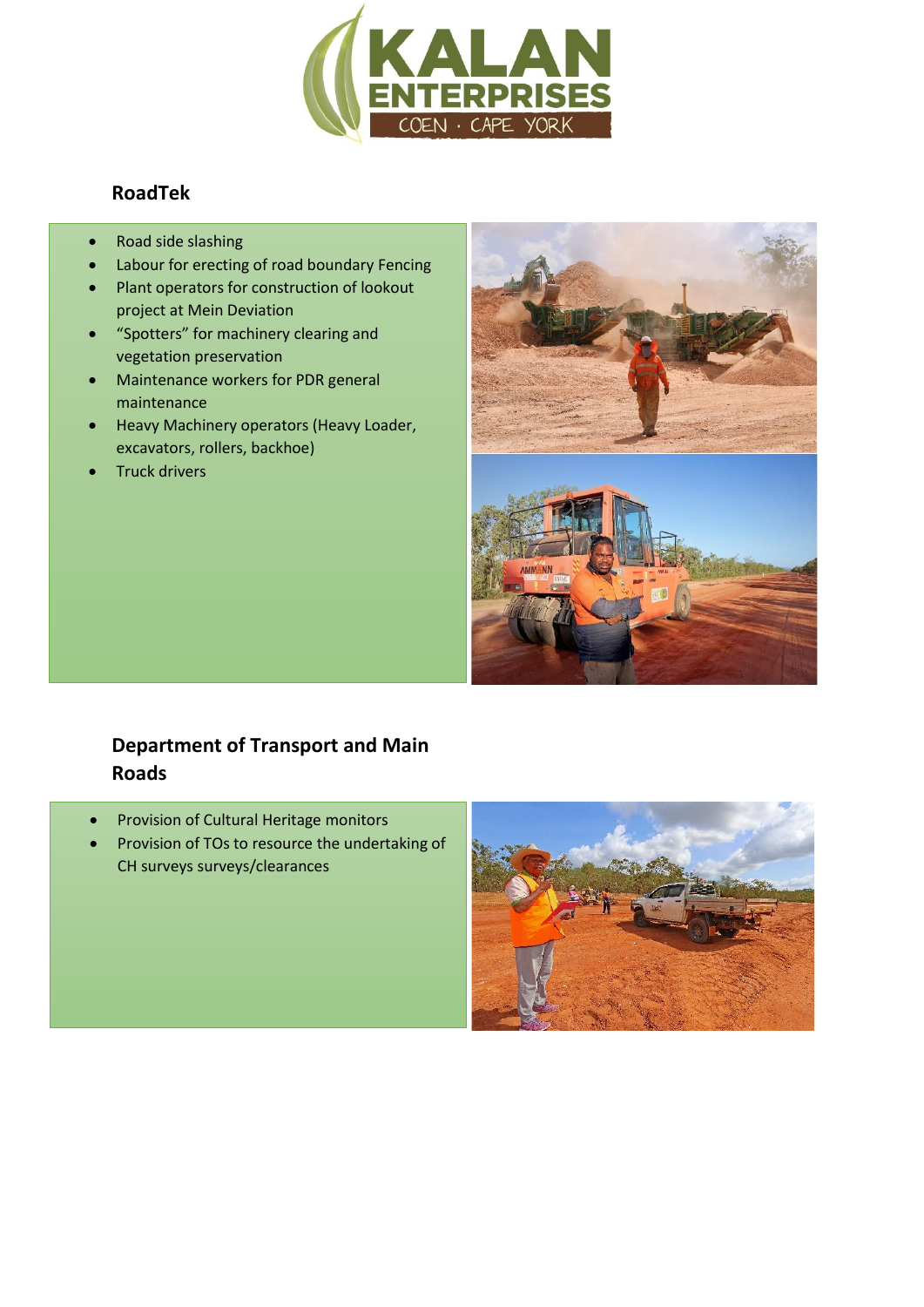

#### **Bama Services**

- Truck drivers for Coen football field redevelopment
- Backhoe operator for Coen football field redevelopment
- Coen football field maintenance- Labour



### **H&C Construction**

- Housing construction labour
- Dump truck driver
- Machinery operator



## **Cook Shire Council**

- Labour for kerb repairs and children's school crossing at Coen
- Road side invasive weed spraying